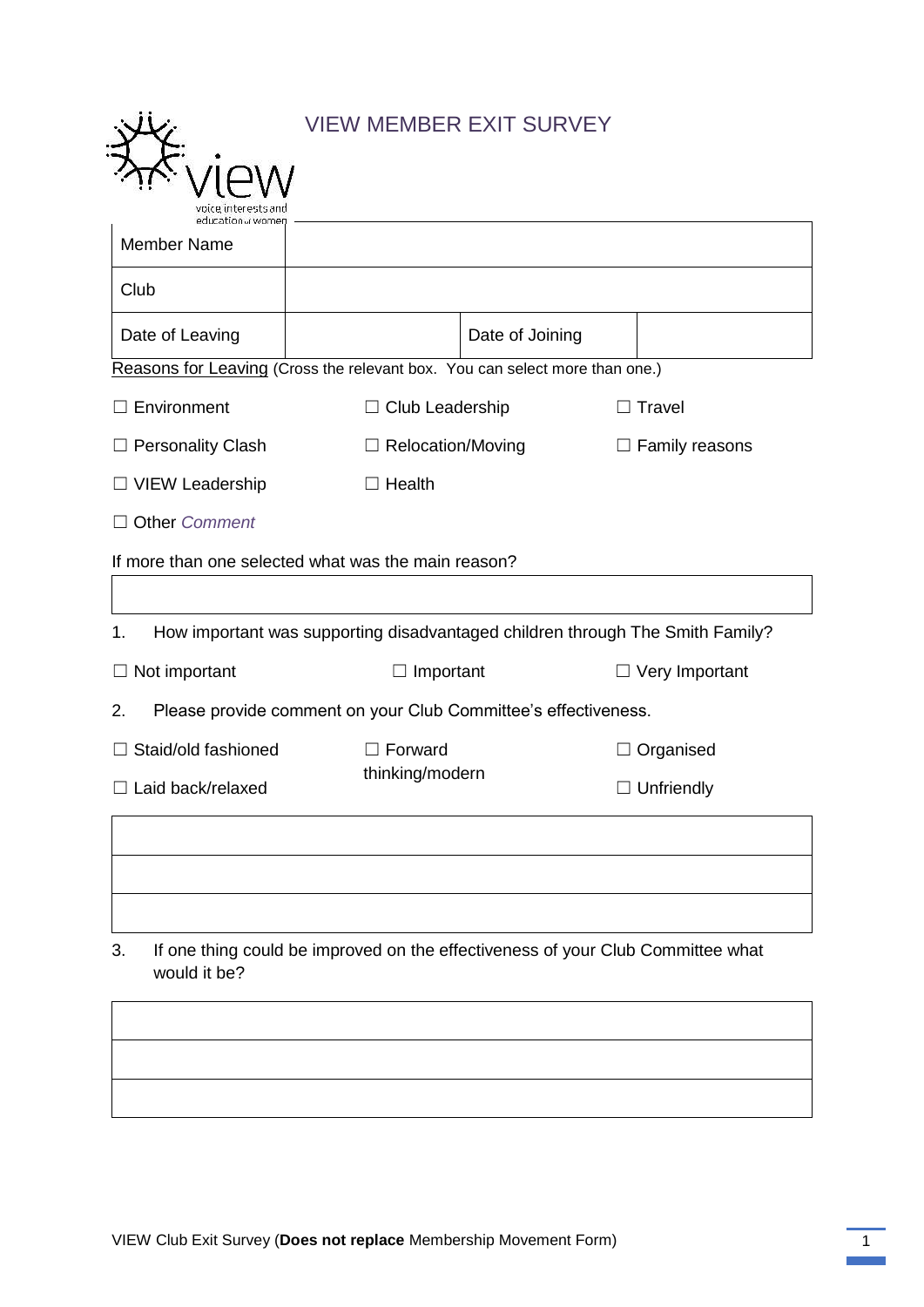4. Did the President or Committee members make you feel welcome at each meeting you attended?

5. Did you feel they were concerned when you were absent without apology?

6. Were you encouraged to take on Committee roles, or other roles, or nominate as Zone Councillor?

- 7. When joining the Club were you introduced at the meeting?  $Yes□$  No $□$
- 8. Was the possibility of transfer of membership to another VIEW club offered to you,
- (prior to resigning if relevant)?

9. Were you made feel welcome and included?

10. If your reason for leaving involved a personality clash -- are you satisfied with any/all actions taken?